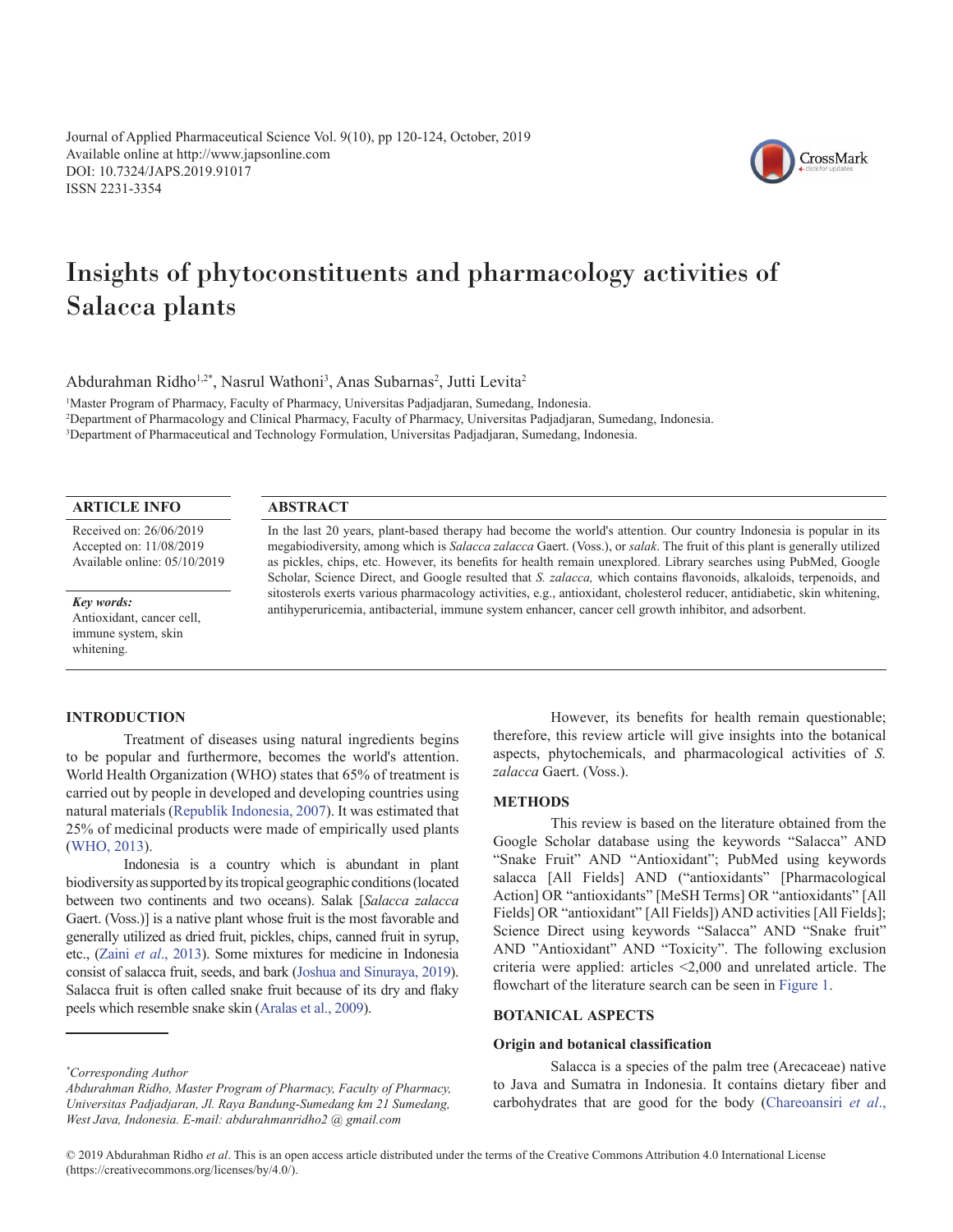<span id="page-1-0"></span>[2009\)](#page-3-0). The taxonomy of salacca plants is ([Cronquist, 1981](#page-3-0)) as follows:

| Kingdom     | : Plantae                        |  |
|-------------|----------------------------------|--|
| Division    | : Spermatophyta                  |  |
| Subdivision | : Angiospermae                   |  |
| Class       | : Monocotyledoneae               |  |
| Order       | : Palmae                         |  |
| Family      | : Palmaceae or Arecaceae         |  |
| Genus       | : Salacca                        |  |
| Species     | : Salacca zalacca (Gaert.) Voss. |  |
| Synonym     | : Salacca edulis Reinw.          |  |

Parts of the salacca plants can be seen in Figure 2 ([Naharudin, 2019](#page-4-0) ).



## **Morphology and structure**

Salacca plant grows with thorns and its height can reach 6 m. This plant can be productive for 50 years. They grow at low altitudes and high humidity. The trunk is large and pinnate with shiny dark green leaves. The fruit, oval in shape, assembled in groups at the base of the tree. The seed is dark brown segmented in the fruit (Zaini *et al*[., 2013](#page-4-0)). Raw fruit, which has a sharp, bitter taste due to its tannic acid content, is usually prepared for pickles. However, the ripe fruit is sweet and has a pleasant aroma (Horn *et al*[., 2009](#page-3-0)).

# **NUTRITIONAL CONTENTS**

Salacca fruit, like other exotic fruits, contains vitamins, minerals, fiber, and sugar which are needed for daily needs in overcoming various types of diseases ([Dembitsky](#page-3-0) *et al*., 2011). The proximate analysis of 100 g of zalacca resulted in sucrose (7.6%), fructose (5.9%), fructose (3.9%), total sugar (17.4%), soluble dietary fiber (0.3%), insoluble dietary fiber (1.4%), water (80%), calories (77 kcal), protein (0.7%), ash (0.6%), and fat (0.1%). The contents of vitamins and minerals in 1 kg of the salacca fruit are ascorbic acid (400 mg), carotene (5 mg), thiamine (20 mg), niacin (240 mg), riboflavin (0.8 mg) and folate (6 mg), phosphorus (1.161 mg), potassium (11.339 mg), calcium (220 mg), magnesium (607 mg), sodium (231 mg), iron (12.0 mg), manganese (10.4 mg), copper (3.36 mg), zinc (10.4 mg), boron (5.07 mg), and sulfur (5.07 mg) (Chew *et al*[., 2012](#page-3-0); [Gorinstein](#page-3-0)  *et al*[., 2009](#page-3-0); [Janick and Paull, 2008](#page-4-0)).

## **Phytoconstituents**

NMR study of the dichloromethane extract of *Salacca wallichiana* Mart. revealed the presence of monogalactosyl diacylglycerols, β-sitosteryl-3β-glucopyranoside-6¢-O-ester fatty **Figure 1.** Flow chart of the reference search. acid, β-cytosterol, and triacylglycerol in the fruit peels, whereas in



Tree

Male Flower



**Figure 2.** Parts of salacca plants.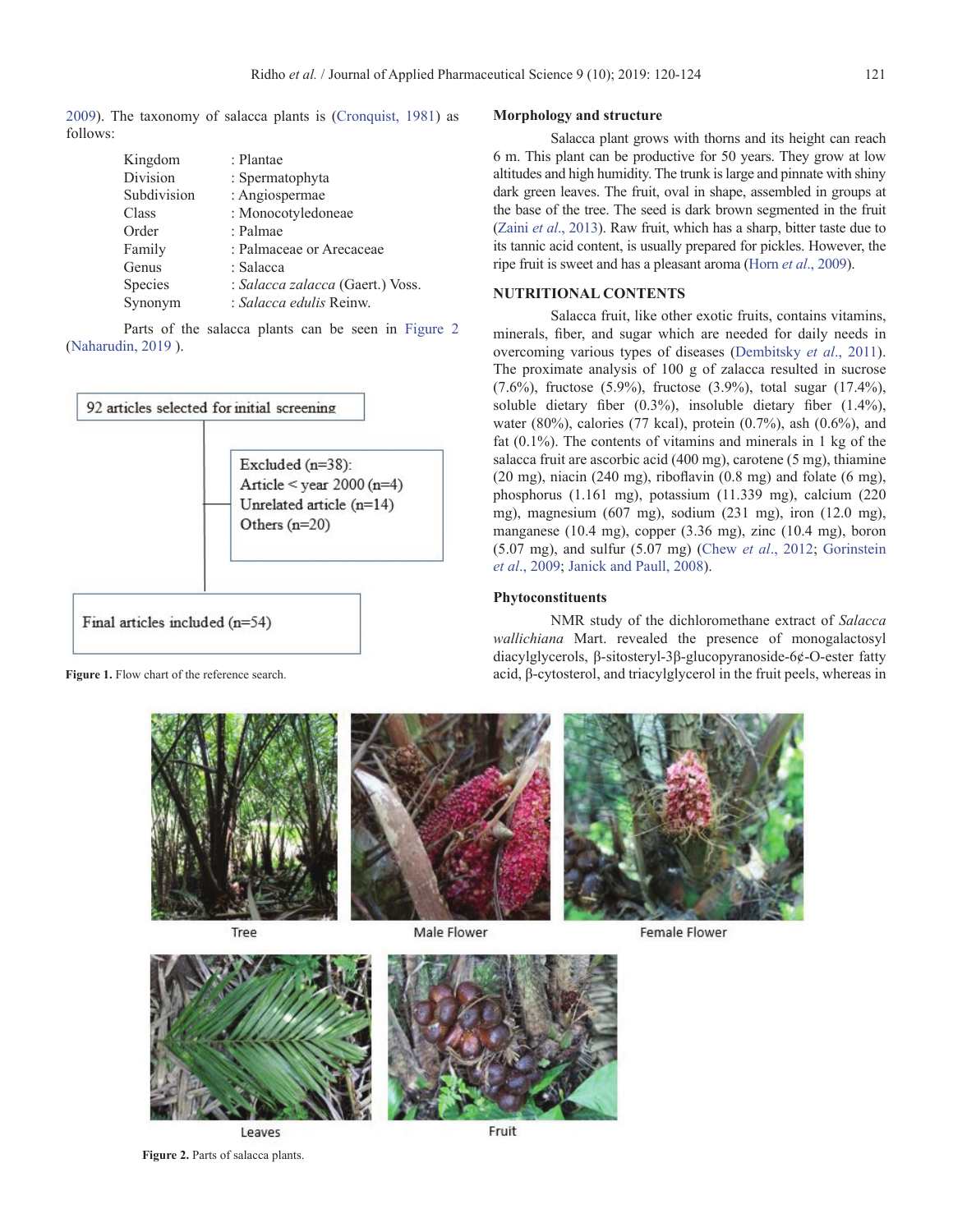the roots, several compounds, e.g., β-sitosterol and stigmasterol, had been reported. Moreover, β-cytosteryl-3β-glucopyranoside-6¢-O-ester fatty acids, triacylglycerol, and linoleic acid had been isolated from the seeds [\(Ragasa](#page-4-0) *et al*., 2016; [Suica-Bunghez](#page-4-0) [et al., 2016](#page-4-0)). Polyphenolic compounds and vitamin C were also reported to be significantly abundant in salacca fruit ([Gorinstein](#page-3-0) *et al*[., 2011](#page-3-0)).

The pleasant aroma of salacca fruit is generated by the combination of several phytochemicals; however, methyl esters of pentanoic acid (e.g., 3-methylpentanoate, methyl-3 methylpentanoate, methyl-3-methyl-2-pentanoate) and butanoic acid (e.g., methyl-3-methyl-2-butanoate and 2-methylbutanoate) are considered responsible for this characteristic odor. Other aromatic compounds, e.g., 2,5-dimethyl-4-hydroxy-3[2] furanone, methyl dihydrojasmonate, and isoeugenol might also contribute to the overall aroma of salacca fruit [\(Wijaya](#page-4-0) *et al*., [2005\)](#page-4-0). These methyl esters of carboxylic acids are also responsible for the sweet aroma of other salacca species, e.g., *Salacca edulis* Reinw Cv ([Supriyadi](#page-4-0) *et al*., 2002). Moreover, 2-methylester-1 h-pyrolle-4-carboxylic acid compound has reported its presence in the ethylacetate extract of salacca var. bongkok as well as flavonoids, alkaloids, tannins, terpenoids, and quinones ([Afrianti](#page-3-0) *et al*[., 2015](#page-3-0)). Epicatechin, proanthocyanidine, and chlorogenic acid were detected in the fruit extract by high-performance liquid chromatography [\(Shui, 2005\)](#page-4-0). Compounds elucidated from salacca fruit is summarized in Table 1.

#### **PHARMACOLOGY ACTIVITIES**

#### **Antioxidant**

Salacca fruit extract was reported possessing a high antioxidant activity by scavenging DPPH free radical and/ or reducing ferric ion in plasma [\(Afrianti](#page-3-0) *et al*., 2010; [Aralas,](#page-3-0) [2009](#page-3-0); [Gorinstein](#page-3-0) *et al*., 2009; [Kanlayavattanakul](#page-4-0) *et al*., 2013; [Suica-Bunghez](#page-4-0) *et al*., 2016; [Zubaidah](#page-4-0) *et al*., 2017), and reducing ABTS (2,2-azinobis (3-ethylbenzothiazoline-6-sulfonic acid). Furthermore, other study indicated that the ethanol extract and fractions of salacca fruit contained phenols, flavonoids, and tannins. The strongest antioxidant activity was shown by 100% methanol fraction (IC<sub>50</sub> = 110.16 μg/ml) ([Werdyani](#page-4-0) *et al.*, [2017\)](#page-4-0). Salacca seed might be potential to be proposed as a local competitive coffee product due to its antioxidant activity (IC<sub>50</sub> = 9.37 mg/ml). It has low caffeine (0.207%), low fat (2.95%), high carbohydrates  $(80.98\%)$ , water  $(6.24\%)$ , ash  $(3.49\%)$ , and protein (6.34%). However, the ethyl acetate fraction of *S. edulis* peels indicated the most potent antioxidant property ( $DPPH<sub>ICS0</sub> = 2.932$ )  $\pm$  0.030 g/ml, ABTS<sub>IC50</sub> = 7.933  $\pm$  0.049 g/ml, and FRAP<sub>EC</sub> = 7844.44 ± 40.734) ([Dikta, 2015](#page-3-0)).

The 100% ethanol extract of salacca was reported containing higher phenolic level  $(116.70 \pm 0.764 \text{ µg/ml})$  and antioxidant activity (IC<sub>50</sub> = 49.45  $\pm$  3.87 µg/ml) compared to the 60% ethanol extract (Misra *et al*[., 2018](#page-4-0)). High phenolic compounds in salacca fruit were also reported by other workers ([Leontowicz](#page-4-0) *et al*[., 2006](#page-4-0)). Other salacca cultivars, e.g., Nglumut, Bali, and Sumalee, also contained high phenolic compounds and vitamin C. Reducing the power of salacca Nglumut cultivar is significantly higher than that of Balinese or Pondoh cultivars ([Gorinstein](#page-3-0) *et al*., [2009\)](#page-3-0).

**Table 1.** Phytoconstituent of Salacca fruit.

| Part of plants | Compounds                                                                | <b>References</b>              |
|----------------|--------------------------------------------------------------------------|--------------------------------|
| Fruit pulp     | 3β-hydroxy-cytosterol                                                    | Priyatno et al., 2007          |
|                | 2-methylester-1-H-pyrrole-4-<br>carboxylic acid                          |                                |
| Fruit pulp     | Anthocyanin                                                              | Gorinstein et al., 2011        |
|                | Polyphenols                                                              |                                |
|                | Tannin                                                                   |                                |
|                | Flavanols                                                                |                                |
|                | Flavonoids                                                               |                                |
| Fruit pulp     | Alkaloid                                                                 | Afrianti et al., 2015          |
|                | 3-hydroxystigmastan-5(6)-en                                              |                                |
|                | Terpenoid                                                                |                                |
|                | Pyrolle-2,4-dicarboxylic acid-<br>methyl ester                           |                                |
|                | Quinones                                                                 |                                |
| Fruit pulp     | $\beta$ -cytosterone                                                     | Ragasa et al., 2016            |
|                | $\beta$ -cytosteryl-3 $\beta$ -glucopyranoside-<br>6'-O-fatty acid ester |                                |
|                | Triacylglycerols female flower                                           |                                |
|                | β-cytosterol roots                                                       |                                |
|                | Linoleic acid                                                            |                                |
|                | Stigmasterol                                                             |                                |
|                | Monogalactosyl diacylglycerols                                           |                                |
| Peel           | Quercetin                                                                | Kanlayavattanakul et al., 2012 |
|                | Chlorogenic acid                                                         |                                |
|                | Gallic acid                                                              |                                |
|                | Ferulic acid                                                             |                                |
|                | Caffeic acid                                                             |                                |
|                | Rosmarinic acid                                                          |                                |

#### **Cholesterol-lowering activity**

*In vivo* assay of salacca fruit and/or peel extract indicated a cholesterol-lowering activity ([Dhaneswari](#page-3-0) *et al*., 2015; [Leontowicz](#page-4-0)  *et al*[., 2006](#page-4-0); [Nuranti](#page-4-0) *et al*., 2014). Flavonoids are compounds that play an important role in reducing cholesterol levels in the blood by decreasing HMG-CoA enzyme activity and increasing cholesterol activity 7- $\alpha$  hydroxylase ([Honda et al., 2013\)](#page-3-0).

Heart histopathologic of white rats treated with *Salacca edulis* extract indicated less fat infiltration compared to that of the control group ([Hardjana et al., 2016\)](#page-3-0).

#### **Antidiabetic activity**

Salacca fruit peel extract, which contains alkaloids, flavonoids, saponins, steroids and triterpenoids, phenolic hydroquinone, tannins, and cinnamic acid, indicated antidiabetic activity ([Sahputra, 2008](#page-4-0)). Ferulic acid and proline found in the salacca fruit peel could stimulate the formation of collagen and elastin, while cinnamic acid derivates increase cell regeneration, and arginine stimulates cell division as well as increases protein biosynthesis. Moreover, pterostilbene could lower blood sugar level [\(Rohaeti](#page-4-0) *et al*., 2017).

All salacca vinegars were capable of reducing blood sugar (from 25.1% to 62%) and low density lipoprotein (from 9.5 to 14.8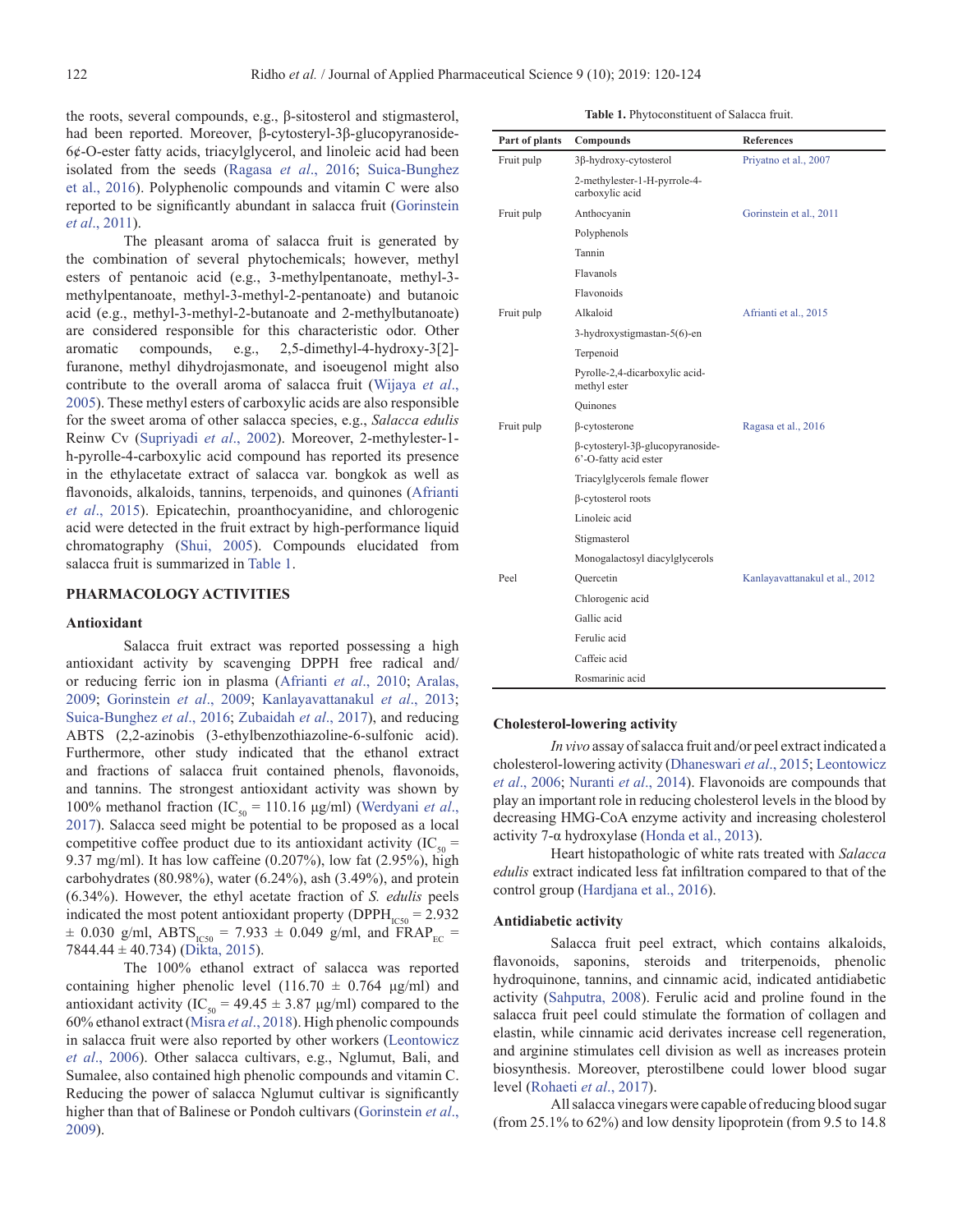<span id="page-3-0"></span>mg/dl), triglyceride (from 58.3 to 69.5 mg/dl), malondialdehyde (from 1.1 to 2.2 mg/dl), and total cholesterol (from 56.3 to 70.5mg/ dl) as well as increasing high density lipoprotein on streptozotocin (STZ)-induced diabetic Wistar rats (from 52.3 to 60 mg/dl). Various salacca vinegars were also capable of regenerating pancreatic cells. Nevertheless, the ability of Swaru salacca vinegar to manage hyperglycemia and dyslipidemia appeared to be superior to other salacca vinegars. Swaru salacca vinegar is a potential therapeutic agent to manage hyperglycemia and dyslipidemia on STZ-induced diabetic rats ([Zubaidah](#page-4-0) *et al*., 2014; [2017\)](#page-4-0).

## **Antimicrobe**

Extract of *Salacca edulis*, which contains tannins, flavonoids, and alkaloids, has inhibited the growth of *E. coli*. The highest inhibition zone was obtained at a concentration of 100% (average diameter 18.783 mm), although, it was smaller than that of positive control (average diameter 31.367 mm) [\(Nurina](#page-4-0) *et al*., [2014\)](#page-4-0).

#### **Immunostimulants**

Salacca peel extract showed high stimulation of the immune system. It enhanced the phagocytotic activity of murine macrophage-like J774.1 cell. Production of cytokine such as tumor necrosis factor (TNF)-alpha and interleukin (IL)-6 was also stimulated [\(Wijanarti et al., 201](#page-4-0)6; [2017](#page-4-0)).

#### **Antihyperusemic activity**

Two compounds isolated from salacca fruit, i.e., 3 β-hydroxy-sitosterol and 2-methylester-1-H-pyrrole-4-carboxylic acid indicated good inhibitory activity against xanthine oxidase  $(IC_{50}$  48.86 μg/ml) ([Lasekan and Abbas, 2012\)](#page-4-0). The ethanol extract of salacca fruit also significantly decreased serum uric acid levels compared to the control group [\(Priyatno](#page-4-0) *et al*., 2012).

#### **Anticancer and cytotoxic activity**

Salacca fruit has been proven in exhibiting the growth of human Hepoma (HepG2), human colon cancer (HT-29), human lung cancer (A549), and human breast cancer (MCF-7) (Li *[et al](#page-4-0)*., [2013\)](#page-4-0). Moreover, pyrolle-2,4-dicarboxylic acid-methyl ester and 3-hydroxystigmastan-5(6)-en (β-sitosterol) isolated from *S. edulis* fruit showed cytotoxic activity against MCF-7 and T47D cell lines (Gorinstein *et al*., 2011). Brine shrimp lethality test of the liquid smoke of salacca seed showed toxicity towards *Artemia salina*  Leach larvae (LC<sub>50</sub> = 23.44 ppm) [\(Wagania](#page-4-0) *et al.*, 2018).

Additionally, salacca fruit extract demonstrated cytotoxicity against Vero cells and normal human fibroblast cell line that was correlated with its antioxidant capacity ([Kanlayavattanakul](#page-4-0) *et al*., 2013).

#### **CONCLUSION AND FUTURE PERSPECTIVES**

Salacca fruit, which is cultivated and consumed in tropical countries, has been reported as a good source of antioxidant compounds. Salacca contains flavonoids, alkaloids, tannins, terpenoids, sitosterols, carboxylic acids, and its methyl esters, and quinones. Salacca exhibits antioxidant activity and could reduce blood cholesterol level. It has also potential as antidiabetic, antihyperuricemia, antibacterial, enhances the immune system, and inhibits the growth of cancer cells. This tropical fruit needs

further exploration, particularly the mechanism of its biological activity, to be proposed as a nutritional beverage.

## **ACKNOWLEDGMENT**

The authors would like to thank the Rector of Universitas Padjadjaran via Internal Research Grant of Universitas Padjadjaran 2019.

## **CONFLICT OF INTEREST**

The authors declared that they have no conflict of interest.

#### **REFERENCES**

Afrianti LH, Sukandar EY, Ibrahim S, Adnyana IK. Studies on 2-methylester-1-h-pyrolle-4-carboxylic acid compound in ethylacetate extract of snake fruit variety bongkok as antioxidant and anthyperuricemic. J Food Technol Ind, 2010; 21(1):66–72.

Afrianti LH, Widjaja WP, Suliasih N, Widowati W, Fauziah N, Maesaroh M. Anticancer activity of 3-hydroxystigmastan- 5(6)-en (β-sitosterol) compound from Salacca edulis Reinw variety Bongkok in MCF-7 and T47D cell line. J Adv Agric Technol, 2015; 2(2):129–33.

Aralas S. Antioxidant properties of selected salak (*Salacca zalacca*) varieties in Sabah, Malaysia. Nutr Food Sci, 2009; 39(3):243–50.

Chareoansiri R, Kongkachuichai R. Sugar profiles and soluble and insoluble dietary fiber contents of fruits in Thailand markets. Int J Food Sci Nutr, 2009; 60:126–39.

Chew SC, Loh SP, Khor GL. Determination of folate content in commonly consumed Malaysian foods. Int Food Rese J, 2012; 19(1): 189–97.

Cronquist A. An integrated system of classification of flowering plants. Columbia University Press, New York, pp 248–50, 1981.

Dembitsky V M, Poovarodom S, Leontowicz H, Leontowicz M, Vearasilp S, Trakhtenberg S. The multiple nutrition properties of some exotic fruits: biological activity and active metabolites. Food Res Int, 2011; 44(7):1671–701.

Dhaneswari P, Sula CG, Ulima Z, Andriana P. Pemanfaatan Pektin yang Diisolasi dari Kulit dan Buah Salak (*Salacca Edulis* Reinw) Dalam Uji *In Vivo* Penurunan Kadar Kolesterol dan Glukosa Darah Pada Tikus Jantan Galur Wistar. KHAZANAH, 2015; 7(2).

Dikta, PGA. Produksi Kelompok Tani Abian Salak Desa Sibetan. Kelompok Tani Abian, 2015; 1(2):123–33 [ONLINE]. Available via http:// jurnal.undhirabali.ac.id/index.php/virgin/article/view/60/59 (Accessed 12 May 2019).

Gorinstein S, Haruenkit R, Poovarodom S, Park YS, Vearasilp S. Antioxidant properties and bioactive constituents of some rare exotic Thai fruits and camparison with conventional fruits in vivo and in vitro studies. Food Research International, 2011; 44(7):2222–32.

Gorinstein S, Haruenkit R, Poovarodom S, Park YS, Vearasilp S. The Comparative characteristics of snake and kiwi fruits. Food Chem Toxicol, 2009; 47:1884–91.

Hardjana T, Kartika RP, Tutik R. Snake fruit potent (*Salacca edulis* R.) as hypolypidemic supplement from the view of heart hystopathology and fat low diet of mice hepar. J Sains Dasar, 2016; 5(2):94–106.

Honda K, Saneyasu T, Hasegawa S, Tominaga H, Yokota S, Kamisoyama H. Effect of licorice flavonoid oil on cholesterol metabolism in high fat diet rats. Biosci Biotech Biochem, 2013; 77(6):1326–8.

Horn JW, Fisher JB, Tomlinson PB, Lewis CE, Yer LK. Evolution of lamina anatomy in the palm family (Arecaceae). Am J Bot, 2009; 96(8):1462–86.

Janick J, Paull RE. Salacca zalacca-salak. In: The encyclopedia of fruit & nuts. 2nd edition, Cambrige University Press, UK, pp 153–6, 2008.

Joshua, Sinuraya RK. Review Jurnal: Keanekaragaman Aktivitas Farmakologi Tanaman Salak (Salacca zalacca). Farmaka, 2018; 16(1):99– 107.